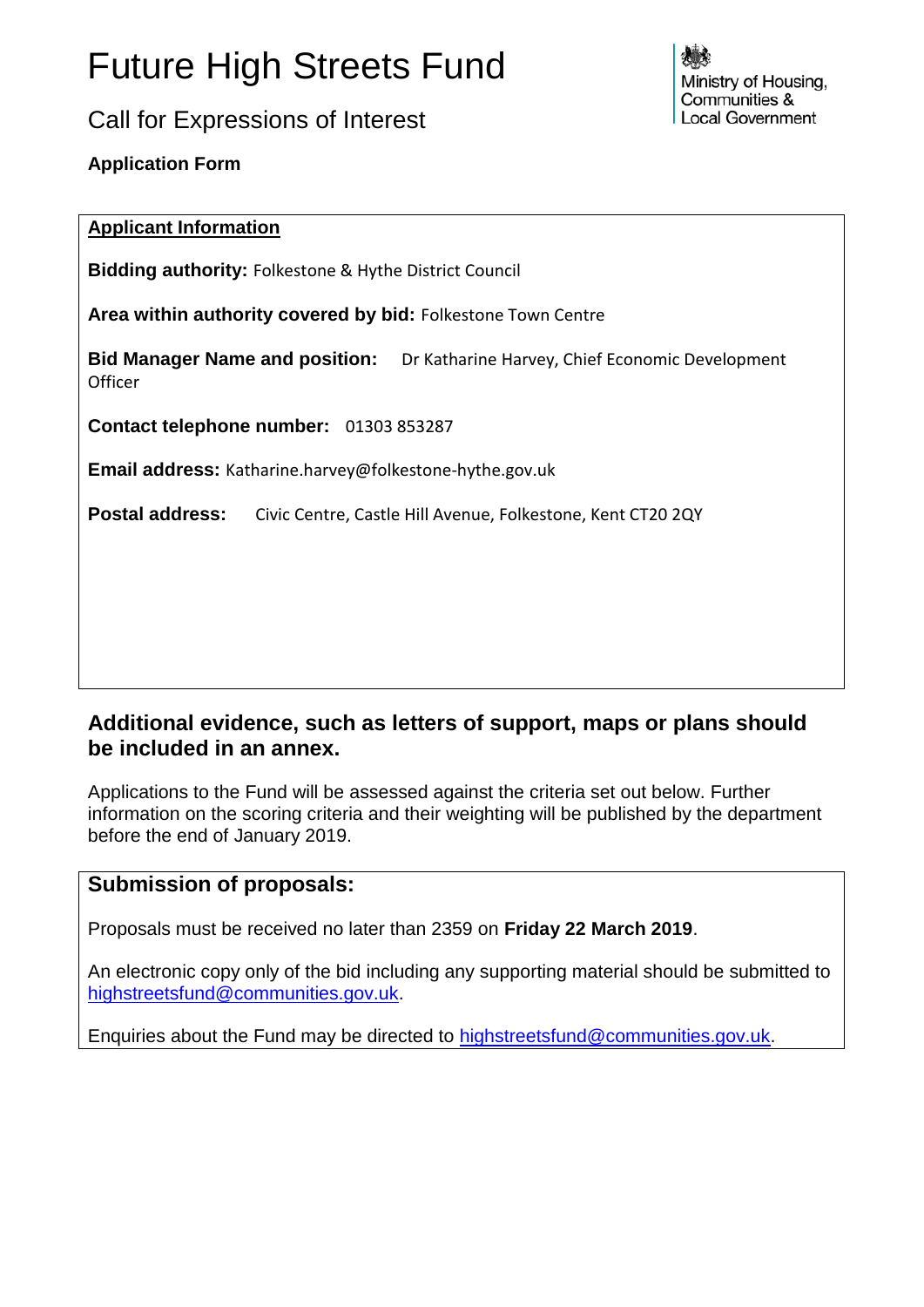# **SECTION 1: Defining the place**

This section will seek a definition of the high street or town centre to be covered within the bidding authority. Places should:

- Explain the high street/town centre geography
- Indicate the population of those living and travelling to this centre, how this links to the wider economic area and its role in the lives of those within the catchment area

#### **1.1 Geographical area:**

*Include information setting out the extent of the high street/town centre area covered in the proposal and a description of this centre.*

*Please include maps and supporting evidence as annex documents if required. Please limit your response to 500 words.*

The focus of this application is Folkestone Town Centre, an important coastal town on the East Kent coast and the main commercial, tourist and cultural destination in Folkestone and Hythe District. *See Appendix A Figure 1.*

Folkestone Town Centre comprises four distinct areas - the Primary and Secondary shopping areas, the Creative Quarter and the Harbour and Seafront. Each area has a distinct offer and will play different roles in shaping Folkestone Town Centre's future. The key to the town's future success is to ensure that these areas work well together and complement each other to enhance the town's overall offer. *See Appendix A Figure 2a and 2b.*

Folkestone's Primary shopping area is around the pedestrianised precinct where Debenhams is the main anchor tenant, occupying one of the largest town centre units *(2,600 sq.m plot)*. This is surrounded by a mixture of retail multiples (WH Smiths, Bright House etc.), high street banks, charity shops and discount stores. Adjacent to Debenhams is Bouverie Place - a two level shopping precinct with 30 retail units occupied by high street names such as Primark, Peacocks, TKMaxx, and lower end discount stores including Poundland. The second level is occupied by a large Asda and the largest car park in the town centre with 480 spaces. The main bus station is adjacent to Bouverie Place on Bouverie Square.

The Secondary shopping area to the west of the Primary area precinct is Sandgate Road which has two-way traffic. This is occupied predominantly by independent food & beverage establishments and convenience stores, including a Sainsbury supermarket (4,275sq.m). Located to the east of the Primary shopping area are the pedestrianised Guildhall Street and Rendezvous Street, where the main occupiers are food & beverage establishments, second hand and betting shops. Rendezvous Street provides the main link between the Primary shopping area and the Creative Quarter.

The Creative Quarter, which comprises the Old High Street and Tontine Street, connects the Primary and Secondary shopping areas to Folkestone's Harbour and Seafront. Over recent years private and public sector investment, particularly in the Old High Street, has rejuvenated the area, and many of the refurbished units are now occupied by creative businesses and independent shops, alongside art galleries, workspace and other cultural facilities. While Tontine Street has also seen some improvements, there remains many vacant units and low quality retail occupiers.

In the Harbour and Seafront area there has been considerable recent private and public sector investment in the Harbour Arm which is now home to many artisan food and beverage retailers. There are regular cultural events held there over the summer and the area is attracting a growing number of visitors. The Seafront around the Harbour is underused, with a small volume of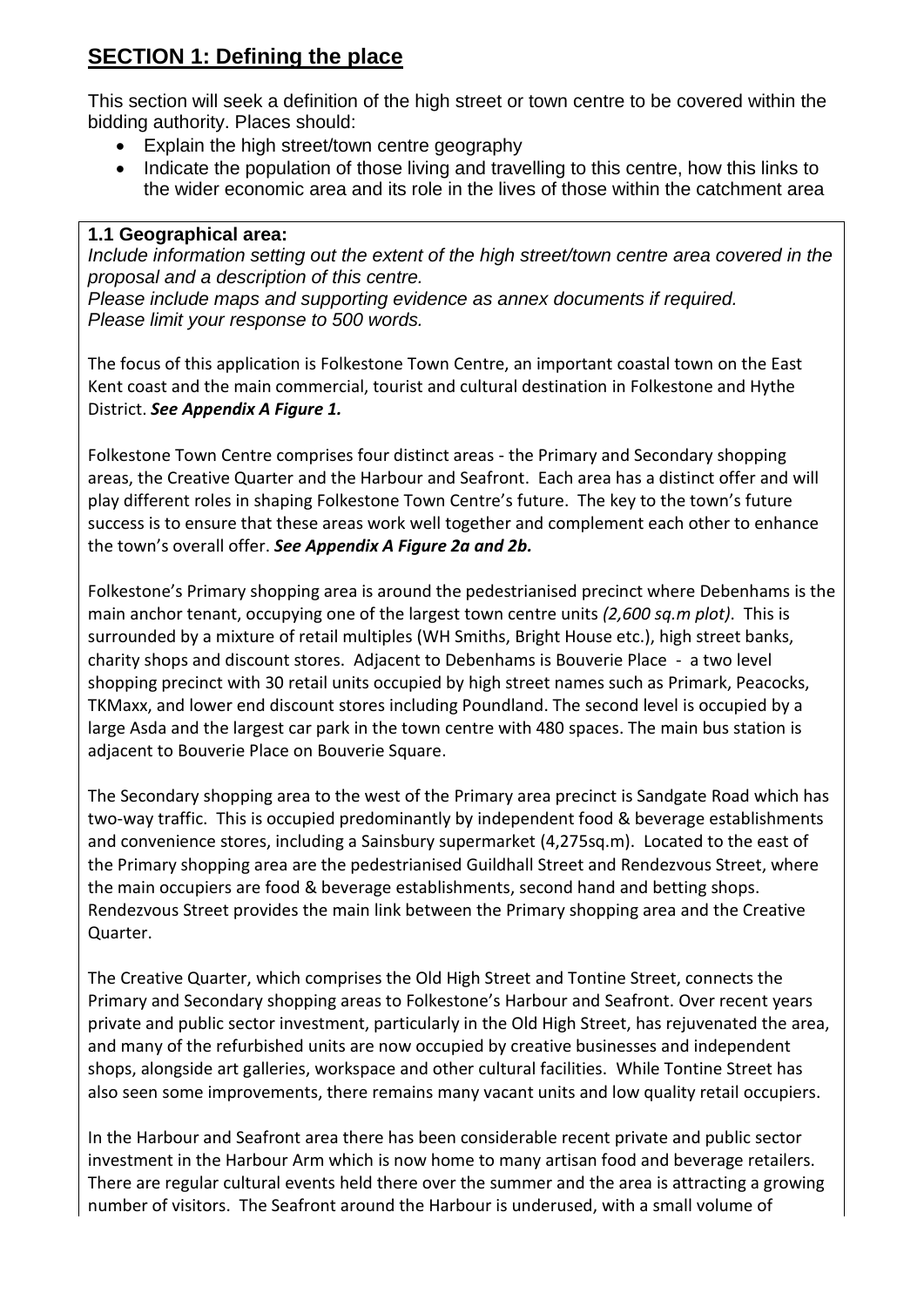residential and generally poor quality public houses and retail units. Further west beyond the Harbour Arm the Seafront extends to the Lower Leas Coastal Park; this is the site of the Folkestone Harbour & Seafront Development Company's proposed development of up to 1000 new houses which is due to commence this year.

#### **1.2 Population and links to wider economic area:**

*Information on the population living and working in the town centre area, how the area acts as a centre of social and economic activity and its links to the wider economic catchment area.*

*With supporting evidence to include:*

*Resident and workplace population, travel to work catchment area, town centre footfall, commercial space, retail activity, cultural activities, diversity of uses and social/ historical importance of the centre*

*Please limit your response to 750 words.*

Folkestone is the largest town in the Folkestone and Hythe District and is the district's main retail and employment centre. Historically Folkestone grew into a fashionable 19th Century seaside resort with the coming of the railway to the town in the 1840s and the establishment of a cross channel port, with ferry links to Boulogne. The decline in British seaside holidays since the 1950s has left its mark on the town, and the opening of the Channel Tunnel in 1994 led to the eventual closure of ferry operations from Folkestone in 2001. The port-based infrastructure remains however, and one of the problems facing the town is the port centric road structure which is oriented towards the harbour area and bypasses the town centre. *See Appendix A Folkestone's Historical Development.*

The built-up urban area of Folkestone is home to around 47% of the district's residents – some 51,300 people in 2011. The town centre itself provides around 16% of the districts employment, with jobs for some 5,500 workers in 2017 Folkestone. Considerable numbers of visitors are attracted to Folkestone each year and events such as the Folkestone Triennial in 2017 attracted 150,000 visitors to the town over its 3 months duration.

The main socio-economic characteristics of Folkestone's population in comparison to the wider areas are:

- High Benefit claimant rates
- Low employment and economic activity rates
- Low self-employment rate
- Low qualification levels
- Higher proportions of 16 to 44 year olds

#### *See Appendix A Socio Economic Composition of Folkestone*

Folkestone is second only to Margate in terms of having the largest built-up area population on the East Kent coast. It is within commuting distance of central London, with a 51 minute journey on HS1 to St Pancras and it is the closest town to mainland Europe via the Channel Tunnel which lies 3.5 miles from Folkestone Town Centre. *See Appendix A Figure 8*

A recent study shows that there are 85,000 residents within Folkestone's Principal Catchment area for comparison goods with 26,000 being active shoppers. Unfortunately, Folkestone currently achieves only an 18% penetration as the main shopping location within this area, with some 22% shopping online and the remainder going to nearby neighbouring centres such as Ashford, Canterbury and Dover.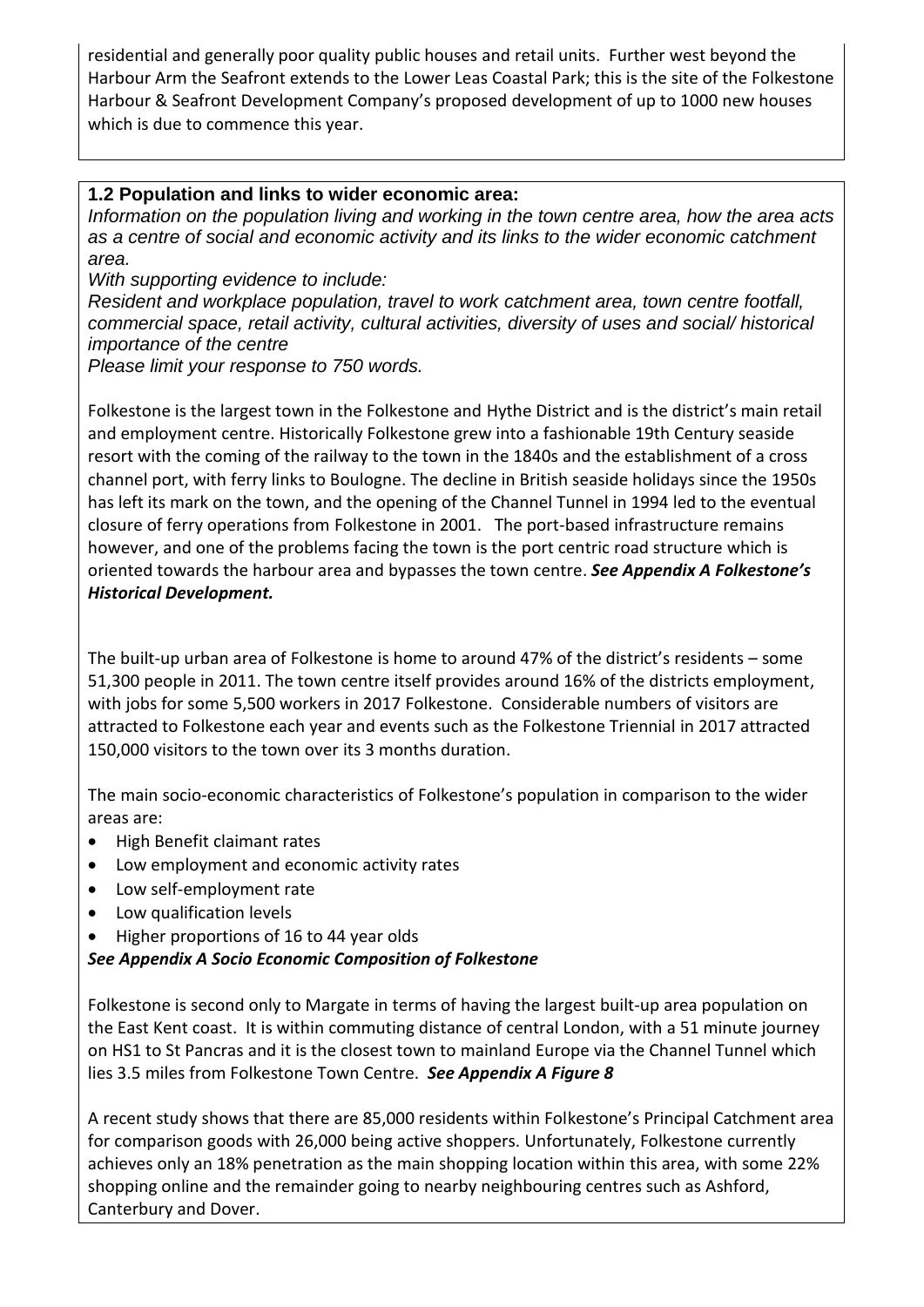Population forecasts suggest that this population will grow by 6.8% over the next 20 years, but this could be considerably greater with the housing development planned along Folkestone's seafront and in the new Otterpool Park garden town which will have up to 10,000 new homes. Otterpool Park, for which a planning application has recently been submitted, will be located just 9 miles from Folkestone Town Centre. *See Appendix A Figure 9.*

Within Folkestone's Primary and Secondary shopping areas, there are 415 units which together provide 860 metres of unit frontage. The overall vacancy rate is 14.7%, with 11.4% of the retail frontage footage in these units.

Town centre footfall data, which at this stage is limited only to Bouverie Place, show there has been a steady decline over the last 5 years, which is having an impact all over the main and secondary shopping areas of the town. Over the last year alone footfall has fallen by 5%, while since 2013 it has fallen by 13%.

Folkestone is a key employment centre in East Kent, with some major employers located in the town, including Saga and Red Eagle Recruitment. Almost one third of town centre jobs are associated with the retail, leisure, creative and cultural sectors which provide jobs for some 1,665 people. Since 2015 there has been a 3.5% employment decline in Folkestone Town Centre. Although the majority of these job losses have been in the financial and insurance sectors, if the high proportion of retailers in Folkestone that are struggling nationally were to close, we anticipate substantial further job losses in coming months. *See Appendix A Figure 7.*

Folkestone Town Centre has reasonable accessibility by public transport, being served by Folkestone Central train station to the north east of the main shopping area and a bus terminal in the town centre, adjacent to Bouverie Place *see Appendix A Figure 4*.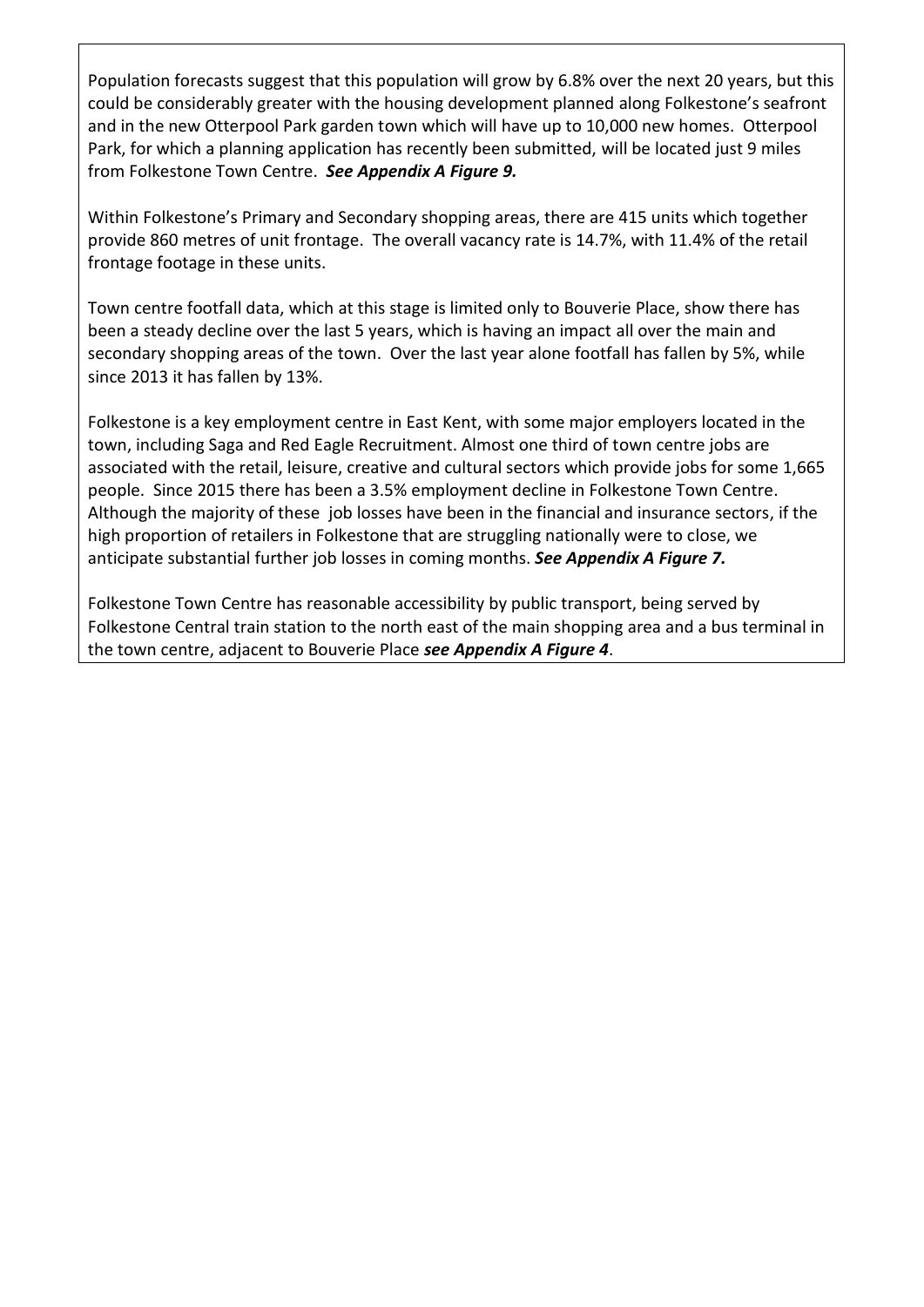# **SECTION 2: Setting out the challenges**

Clear description of the issues and challenges facing this area.

This section will seek a description of the issues and structural challenges facing the high street or town centre area to be covered within the bidding. Places should:

- Describe the key challenges facing the area
- Provide evidence to support this argument (additional sources can be included in annexes). Set out why this place would benefit more from moving forward to codevelopment than other places within the area

#### **We will not accept bids covering town centre areas that are not facing significant challenges.**

## **2.1: Challenges**

*We recognise that each place will see different challenges. Supporting evidence on the challenges facing areas could cover the following:*

- *Proportion and/or number of vacant properties*
- *• Openings/closures of commercial units*
- *• Diversity of uses in the town centre area*
- *• Resident/customer surveys*
- *• Pedestrian flows and footfall trends*
- *• Evidence of congestion and air quality*
- *• Perception of safety and occurrence of crime*
- *• State of town centre environmental quality including provision of green spaces*
- *• Accessibility*
- *• Housing demands*

Folkestone Town Centre is going through a period of structural change which reflects the way communities visit, shop, interact and socialise on a daily basis. We recognise that it is vital that Folkestone Town Centre provides services and facilities for the community, but also maximises its economic potential as a visitor destination too. It is clear that to thrive it must overcome the current challenges and develop its offer to better serve residents, as well as attract more visitors and inward investors.

There have been significant improvements made to parts of the town over recent years and this investment has been largely focused on the Creative Quarter and Harbour areas. This has resulted in marked differences in quality between the offer in these places and the main shopping areas. This issue needs to be addressed if the town is to achieve its potential and thrive in the future for both residents and visitors alike.

The main challenges of the shopping area are summarised below and supporting evidence is provided in *Appendix B*:

- High retail unit vacancy rate in the Primary and Secondary shopping areas which is expected to get worse
- Low quality retail offer, including a poor quality and declining street market
- Declining numbers of town centre shoppers, as demonstrated by a decreasing footfall
- Lacks vibrancy and a town centre residential population.
- A maligned perception of Folkestone Town Centre which is reflected in low proportions of residents from the principal catchment area shopping in the town centre
- Limited leisure offer and poor night time/evening economy
- Challenges with transport, parking and connectivity
- Decreasing town centre employment with the retail sector likely to see further job losses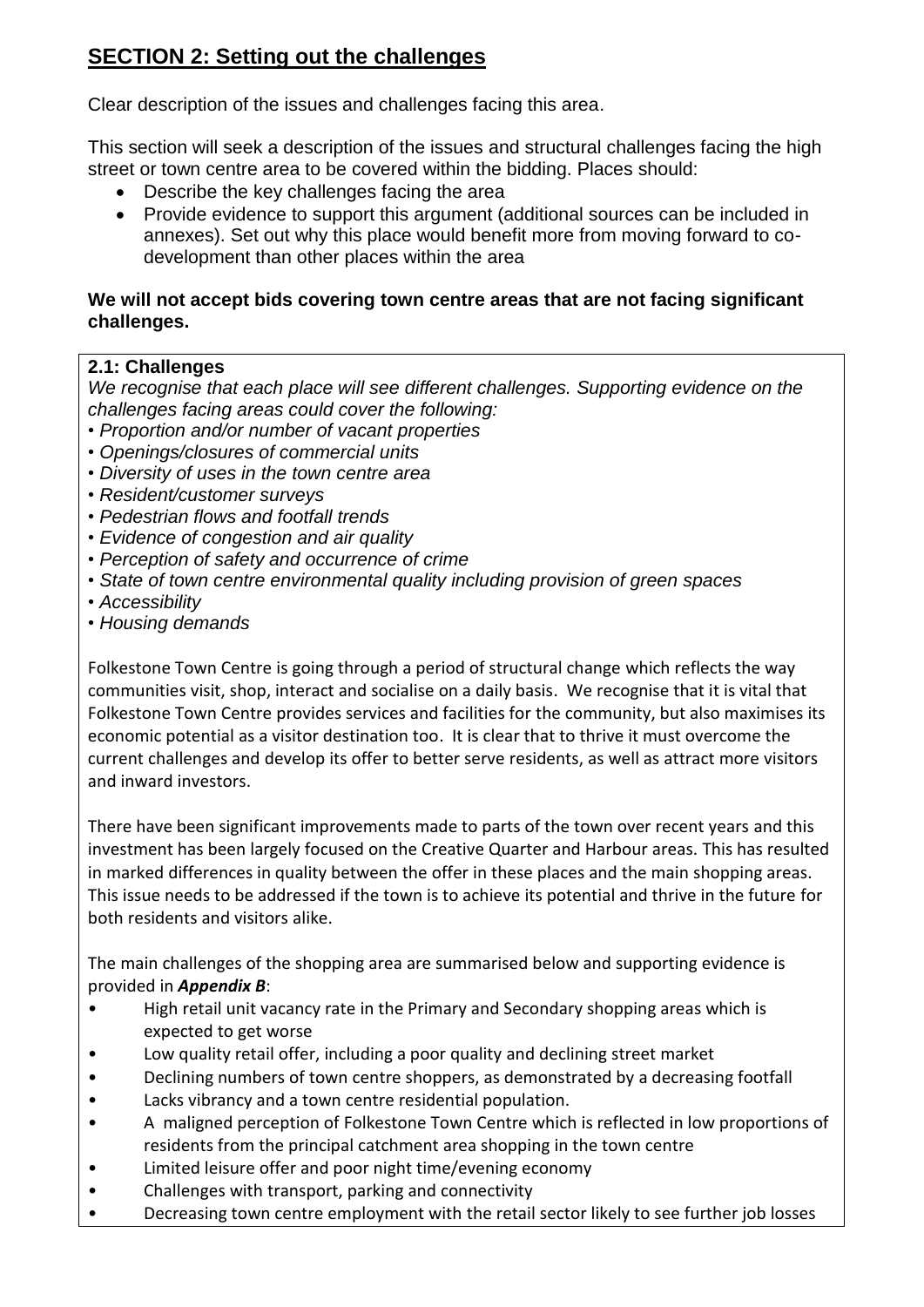- A high proportion of low quality business accommodation which discourages inward investment
- High incidence of crime and anti-social behaviour
- High levels of social deprivation with four Folkestone Town Centre Lower Super Output Areas (LSOAs) within the 10% decile of the most deprived areas nationally

The impact of these challenges means that Folkestone is increasingly becoming a town of 'two halves' – a growing area of high quality independent creative shops and a high quality food and beverage offer in the Creative Quarter and Harbour Arm, which is attracting increasing numbers of visitors, and a declining primary and secondary shopping area with poor quality shops and falling footfall.

The challenges facing Folkestone Town Centre are further exacerbated by the geography of the town and current road structure which impedes traffic flow and hinders its vibrancy and potential to grow. Various roads within the primary and secondary shopping area are not currently connected and the route to the train station is circuitous. This has impacted on the attractiveness of the town as a shopping and visitor destination for both car users and pedestrians.

The national multiple retailers currently operating in the town are experiencing unprecedented challenging trading conditions due to the change in customer habits and the rise of digital trading. Consequently independent retailers that often rely on the footfall attracted by anchor stores find themselves in an unstable environment too, which is exacerbating the problem. Unfortunately, the health of Folkestone's shopping area is expected to suffer further in light of imminent business decisions expected across the retail, banking and leisure sectors and our analysis indicate that the shop vacancy rate could increase to as much as 25.5% in the Primary shopping area and potentially substantial job losses.

The ability of the town centre to diverse its economy by attracting inward investment into the town has been hindered to date by the high proportion of poor quality business accommodation within the town. This is highlighted by the Shepway Employment Land Review 2017 which identified that while 42% (39,640 sqm) of all the district's office floorspace is located in Folkestone Town Centre, 'a lack of office developments and refurbishments has resulted in much of the available stock of offices being largely unsuitable to meet the requirements of occupiers that are looking for more modern premises'. This issue has been further constrained by the limited car parking provision for office occupiers in the Folkestone Town Centre and the combination of these factors has impacted severely on the ability of the town to attract new employment, despite the benefits that HS1 has brought to the town.

There is also potential for further residential development in the heart of Folkestone Town Centre and this has been recognised in the recent Places and Policies Local Plan submission draft (Jan 2019) which has a specific policy to encourage the use of upper floors of town centre properties for this purpose. This recognises that not only could such conversions meet the needs for homes but it would also serve to 'to enhance the vitality and viability of the centre' (p272) by bringing the community back into the centre of the town.

We recognise that It is vital to respond quickly to the challenges facing Folkestone Town Centre and future proof it. This includes reimaging the centre as one with clearly defined areas that complement each other, with pedestrian encouraged to flow through the town between the train station and secondary shopping areas and the Creative Quarter, Harbour and Seafront areas. In this way, the whole of Folkestone Town Centre can benefit from the success that has been achieved in attracting visitors to the Creative Quarter and Harbour Arm and the income this has drawn into the town.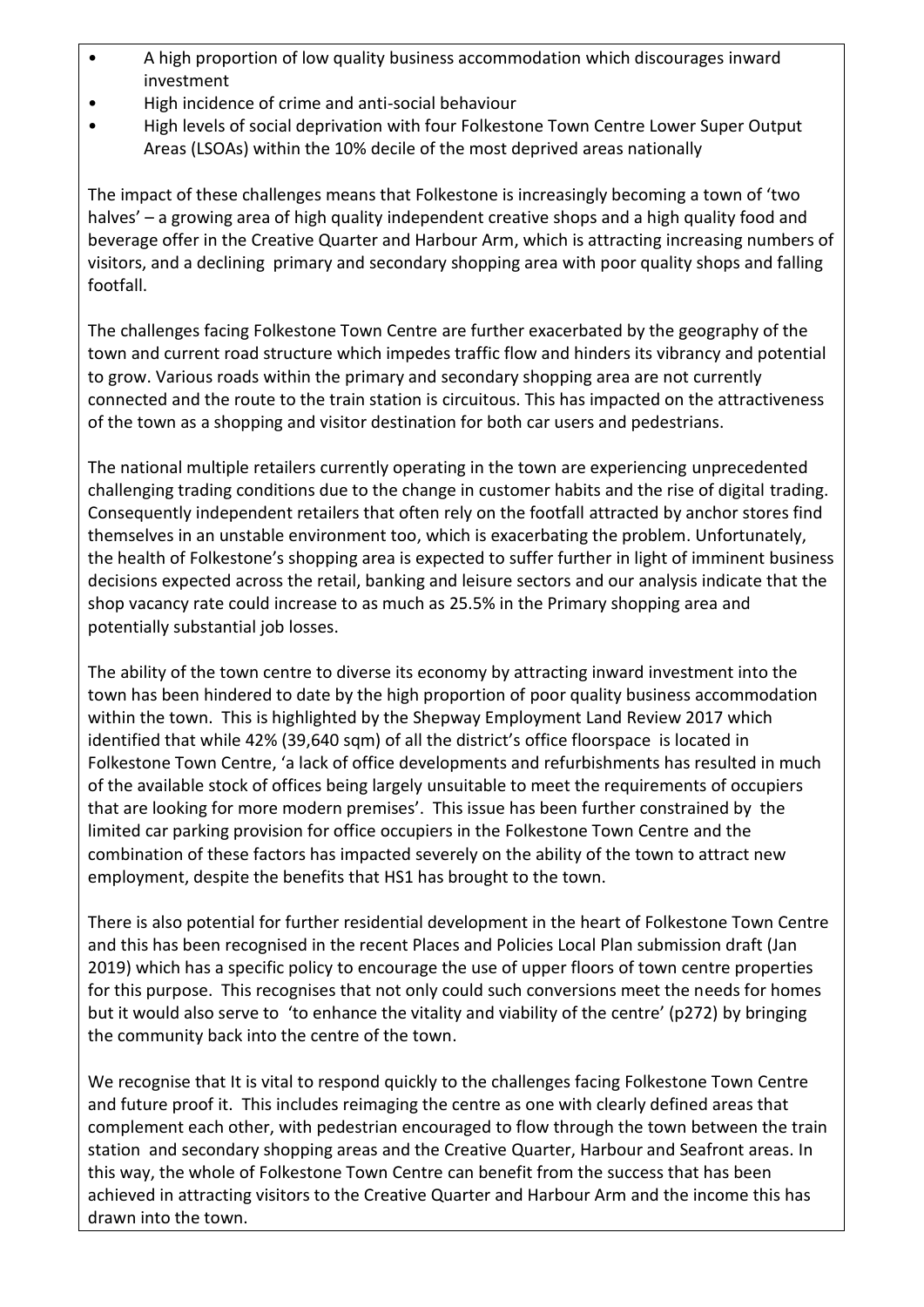Folkestone and Hythe District Council is working alongside key stakeholders and the community to build a more integrated and cohesive offer within Folkestone Town Centre by bringing forward opportunities to provide facilities and services that better serve residents and businesses, as well as to make the most of its potential as a very attractive seaside town in attracting more visitors. The key to our success in achieving this will be to place Folkestone at the forefront of innovation to make the town centre fit for the future.

#### **2.2: Rationale for selecting town centre area**

*Set out your rationale for choosing this town centre area as opposed to other centres within your local authority, and why this area is most in need. Please limit your response to 500 words.*

There are 3 main town centres within the Folkestone & Hythe District, as defined within the Core Strategy retail hierarchy and Folkestone is identified as 'the highest-order centre in the district, a 'Sub-Regional Town'' which is 'the focus for retail, leisure, cultural and public services for the whole of the district' (p271). It is also the town which faces the greatest challenges but also has the greatest opportunities for the future. Through its close connections to London and Europe it has the potential to attract many more visitors and new residents and is capable of accommodating substantial commercial growth *see Appendix A Figures 1, 2a and 2b*.

The new Otterpool Park garden town, where up to 10,000 additional homes are planned over the next 30 years, lies only 9 miles from Folkestone Town Centre. Folkestone Town Centre will be the closest main retail and leisure destination for these new residents and so offers great potential for the town in the future. However, for the town to benefit from this growth, the offer needs to attract the higher spending potential that these new residents are expected to bring. *see Appendix A Figure 3*

Folkestone Town Centre itself comprises four discreet areas– the Primary and Secondary shopping areas, the Creative Quarter and the Harbour & Seafront. Over recent years there has been considerable private investment within the Creative Quarter and Harbour Arm which has resulted in many new independent creative retail businesses and food and beverage establishments establishing themselves and serving to attract considerable numbers of new visitors to Folkestone. This has not been the case in the main shopping area which has become increasingly underutilised, with high vacancy rates and a low quality retail offer which has resulted in a falling footfall. This is creating a town of 'two halves' – one which is thriving where private sector investment has created an attractive environment which has attracted new independent retail businesses that live, create and sell products, the other which is facing even greater challenges through being anchored by a Debenhams store which is under threat of closure.

The strategic intent is to ensure that all parts of the town centre work better together in the future through developing an offer that will make it more cohesive and integrated. This will be achieved by taking forward opportunities to diversify the offer and attract new uses into the main town centre, potentially including new entertainment facilities, such as a cinema, a better food & beverage offer and more community facilities, such as a health centre.

The aim is to ensure a town centre which better serves the residents, has more homes, attracts more businesses and maximises the growth potential of the town becoming a significant visitor destination in the South East. Whilst Folkestone Town Centre faces multiple challenges, it also has enormous potential to evolve and the level of opportunity cannot be underestimated.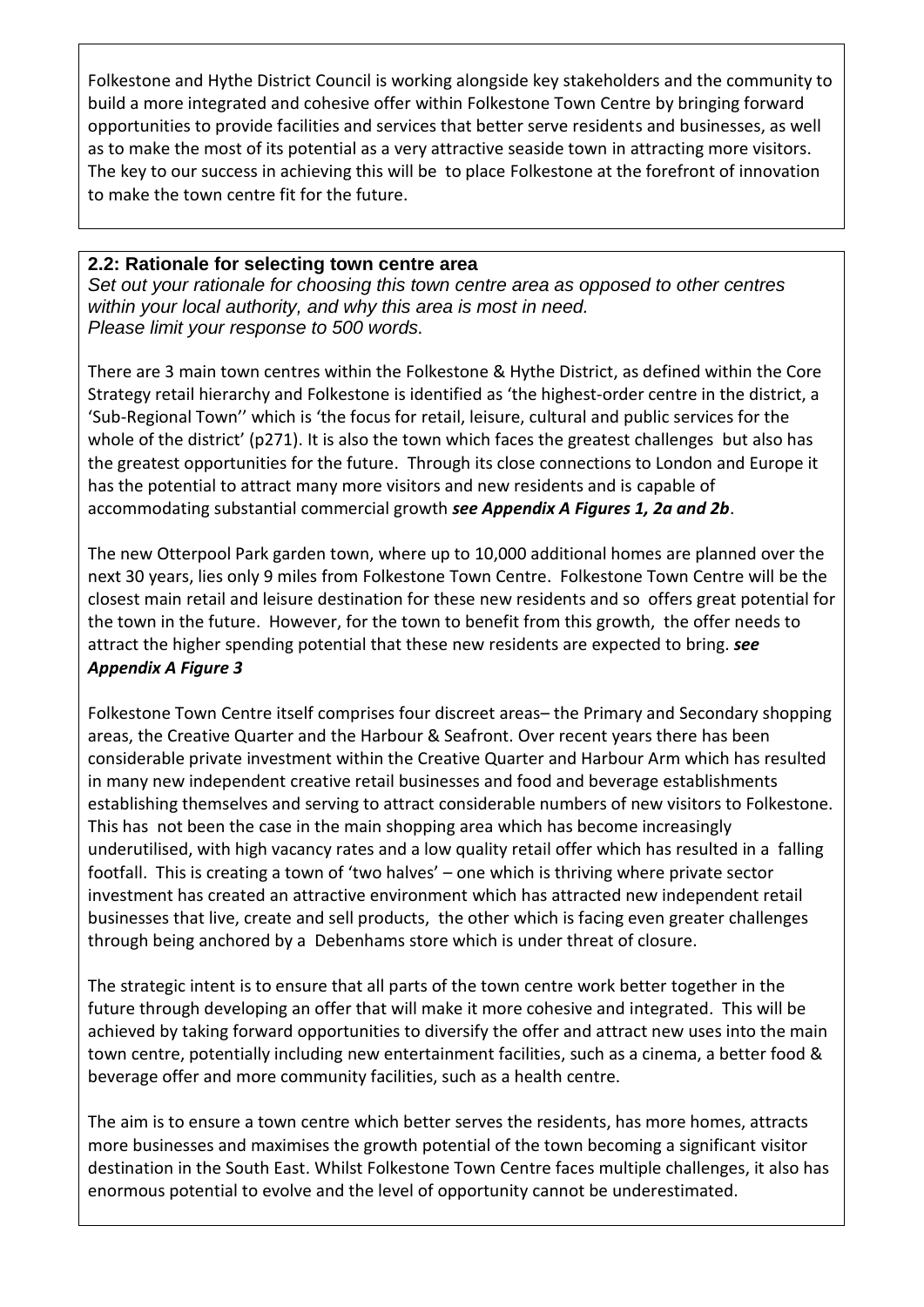# **SECTION 3: Strategic ambition**

This section will seek evidence of the level of ambition from the local authority, support from stakeholders and evidence that the local authority is well-placed to use the Future High Street Fund to tackle these challenges in a way that will fit with wider existing plans. Local authorities should:

- Set out a high-level vision for improving their area and how this links with need expressed in Section 2
- Demonstrate how this ambition will align with other funding streams (public or private)
- Cover how investment from government will support the area and help overcome these challenges
- Demonstrate engagement with and support from local stakeholders including other tiers of local government, if applicable (supporting evidence of this support such as letters should be attached as an annex)
- Show how this will link to wider strategic plans, including the Local Plan and Local Industrial Strategies e.g. around housing and local growth
- Provide an estimate of how much revenue funding they would need to support the development of their strategic vision and business case for a specific proposal

This phase relates to defining places and challenges and we therefore are not asking for specific project proposals at this stage.

**However, if a local authority has been working on a specific project that they feel is deliverable in the short term if they were to receive capital funding at an early stage, we invite them to make that clear here. While the details of the project will not be considered in our decision-making at this stage, we may consider fast-tracking these projects during co-development.**

We will not accept bids that do not provide sufficient evidence of support from local stakeholders.

#### **3.1 Town centre vision and ambition for change**

*Set out your vision for regenerating your high street and how this links with the challenges outlined in section 2.*

*Please limit your response to 750 words.*

Our vision is to enhance Folkestone Town Centre to create a place that better serves the needs of the community, provides more homes, attracts new business and is a vibrant and exciting destination for visitors. We aim to achieve this through working in partnership with key stakeholders from the public and private sector to further develop the retail, leisure, residential and business accommodation offer through a number of initiatives that are currently being developed.

We recognise that Folkestone has real potential to grow and make more of the opportunities afforded by the close links to London and Europe via HS1 and the Channel Tunnel. We recognise that if we get our offer right, then we have the potential to attract more London residents as the place to visit, the place to live and bring up young families and the place to set-up a new business. The attractiveness of Folkestone with its combination of beautiful beaches, attractive coastline and excellent accessibility to London all mean that Folkestone has enormous potential to grow and prosper in the future. However, to achieve this vision we need to tackle the problems we currently face and which are inhibiting this growth potential.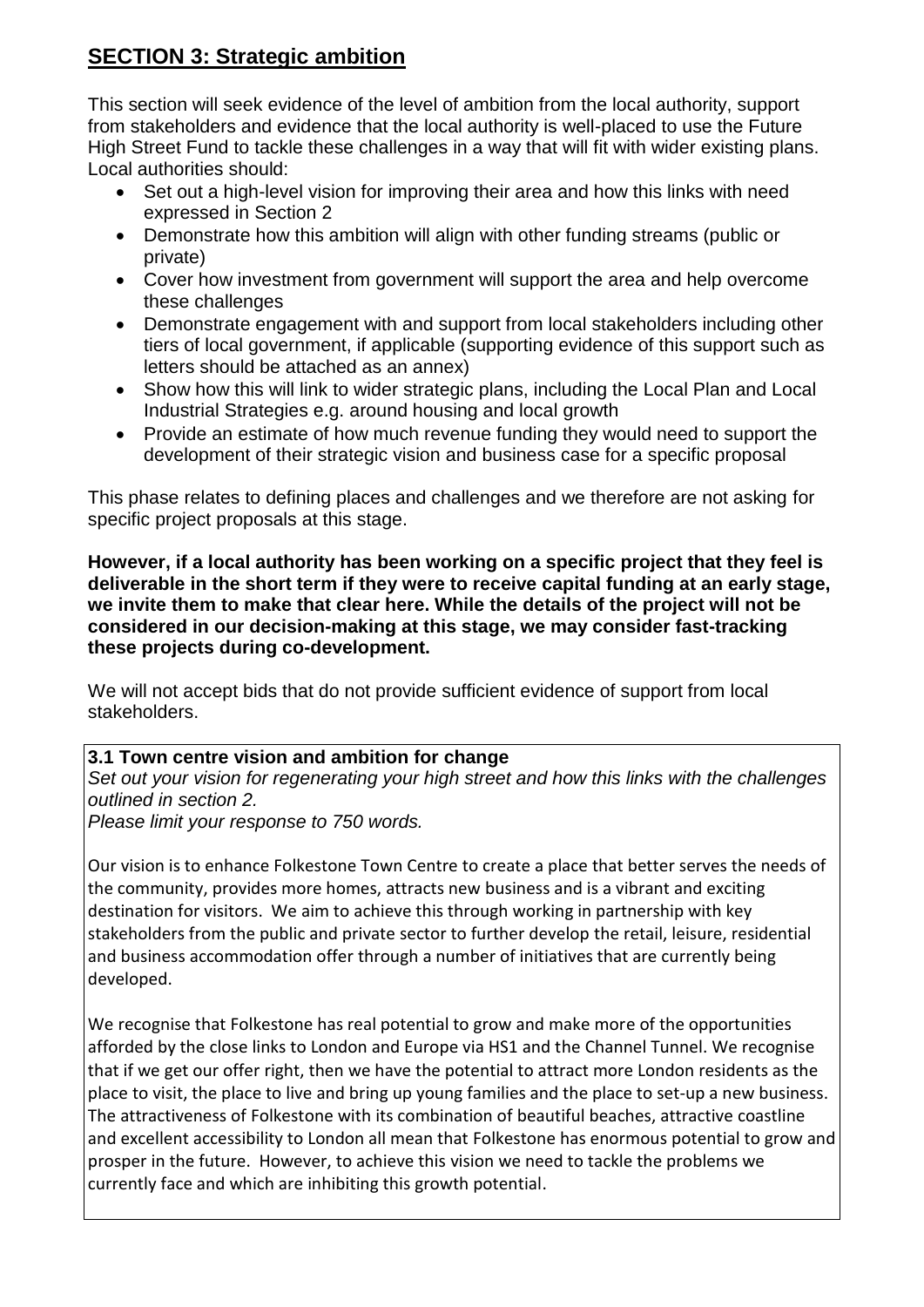The key elements of our plans for the town centre include:

- Considering new uses for under-utilised retail floorspace or units under threat, including conversion to alternative uses such as entertainment, leisure and community facilities which will lead to greater diversity of uses within the town centre.

- Bringing forward development opportunities and capital investment to increase the leisure and entertainment offer, including the potential for a new cinema, to enhance the evening economy.

- Providing more high quality business accommodation, through refurbishments of existing building. This will help to attract more inward investment into the town and capitalise on the locational advantages Folkestone has from its close proximity to central London, which is 51 mins journey time on HS1 to St Pancras, and mainland Europe through the Channel Tunnel.

- Improving the vitality and vibrancy of the town through investments that will attract more residents into the town centre, through the conversion of empty properties into homes, and softer measures to improve the street environment, address issues of antisocial behaviour and increase the level of animation through events and activities, including an improved street market.

- Addressing connectivity and transport challenges to ensure better pedestrian flow around the town to capture more of the benefits of the visitor attractions at the seafront and harbour for the whole of the town and ensure a more integrated offer. This is work that is to be jointly commissioned with Kent County Council and overseen by the Folkestone & Hythe Accelerated Delivery Board.

There is high level commitment from both the Council and key partners to create a Folkestone Town Centre fit for the future. The District Council has recently announced a £3 million high streets fund to support town centre regeneration, which will provide considerable financial resource, to match any contributions from government and the private sector. In addition, there is a team of council officers that will lead on this who are dedicated to achieving the Corporate Priority of realising economic growth opportunities within the district.

Improving Folkestone Town Centre is one of the projects being championed by local MP Damian Collins, as the recently appointed Chair of the Folkestone & Hythe Accelerated Delivery Board. This Board comprises representatives from key public and private sector organisations, including Homes England, Southeastern Railways, Kent County Council, the local Chamber of Commerce, the local business community and South East LEP. The Board has committed to working in partnership with the district council to support the delivery of key projects and will monitor progress and bring resources from their own organisations to deliver results. Realising the opportunities within Folkestone Town Centre is one of the key district priorities and all partners are committed to delivering the plans. A strategic development plan which identifies specific initiatives and capital developments that a range of partners will deliver is being developed to achieve the collective vision for Folkestone Town Centre.

Our strong ambition and commitment from supporting partners demonstrates why the future is optimistic for Folkestone. However, the challenges are great and support from Government is needed through funding from Future High Streets Fund and input from the Expert Panel to help achieve this. We want to build on the private and public sector investment already made in Folkestone, including through Sir Roger Da Haan's financial support to the Creative Foundation and the Folkestone Harbour Company, and ensure that momentum is maintained by addressing the emerging differences in fortune across the town and to capitalise on future opportunities.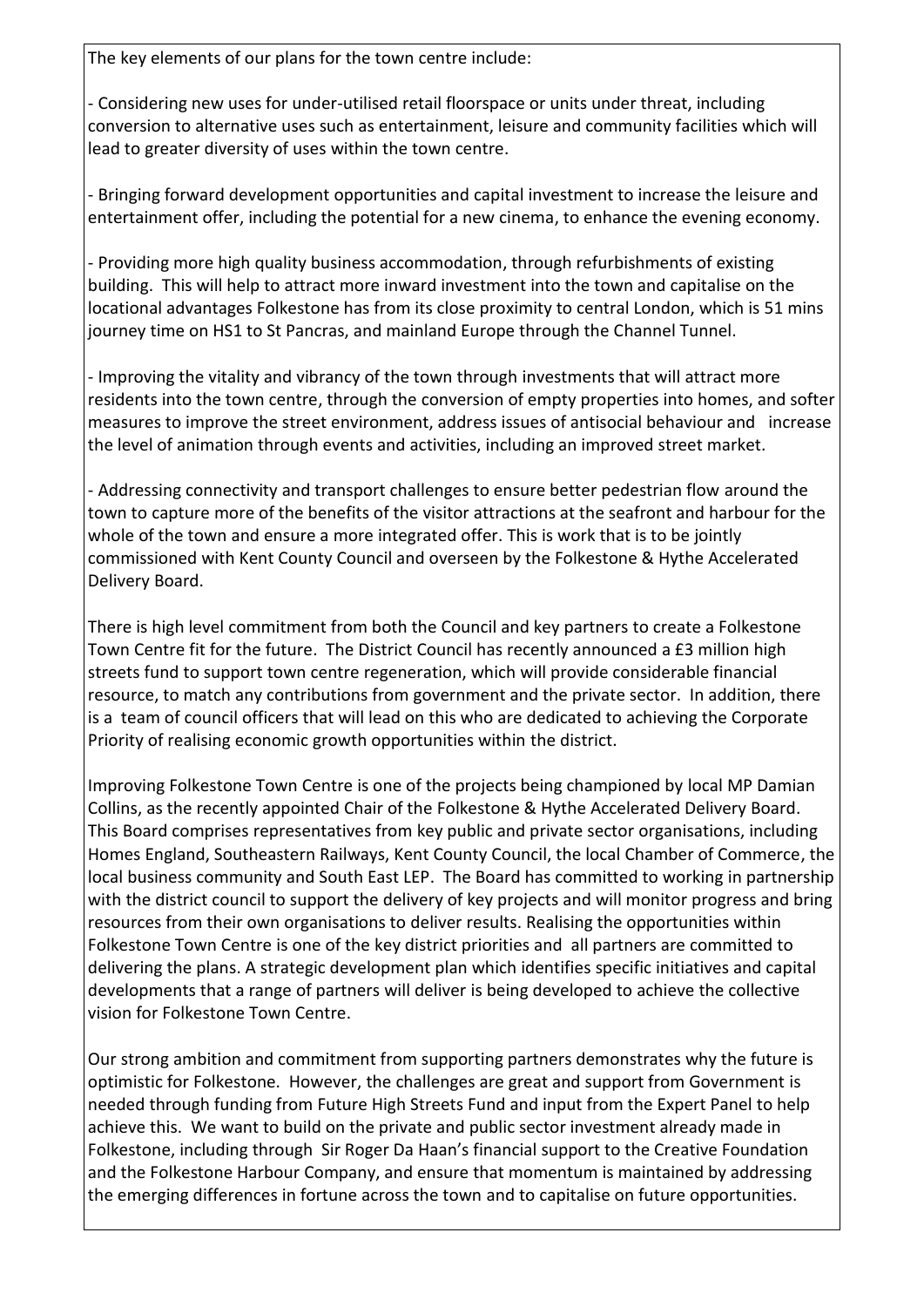#### **3.2 Engagement and alignment of vision**

*Set out how your town centre vision aligns with other funding streams, both public and private, including details of partnership working with the private sector in this area. Show how your vision fits with wider strategic plans such as housing, transport and Local Industrial Strategies.*

*Please limit your response to 750 words.*

`

The Council's ambition to address the challenges to make Folkestone Town Centre a High Street for the future is aligned to number of plans and strategies for both the district and wider geography. Three of the five Corporate Priorities - More Homes, More Jobs and Appearance Matters in the Council's Corporate Delivery Plan 2017-20 link directly to this ambition and the Council's Economic Development Strategy 2015 -20 specifically identifies an objective of realising the economic potential of the district's town's as one of the key ways to build on the economic strengths. Folkestone is recognised as one of the major economic drivers which require investment to capture economic growth opportunities.

There is synergy with this ambition and the East Kent Growth Framework developed jointly by the five East Kent district authorities and Kent County Council in 2018. This framework sets out the case for investment in East Kent and identifies specific objectives to realise the economic potential, including the need for Place making and Shaping. This is in recognition of the need to invest in East Kent towns, including Folkestone, in order to attract new residents and businesses to the area and capitalise on the opportunities for economic growth. This same objective is similarly reflected in the SE LEP's recently published Economic Strategy Statement – Smarter Faster Together which recognises that 'many places face common challenges, for example associated with changing retail patterns' and that 'these assets will need to be carefully managed to create a 'sense of place', adding economic value to both businesses and communities (p46)

The District council is working closely with a number of key strategic partners to develop a comprehensive and ambitious plan to deliver our vision for Folkestone, including with:

**Ellandi (owner of Bouverie Place)** – we are working with them to consider the future for the town centre and a study has been commissioned jointly that will set out a vision for the town centre and a strategic development programme of initiatives and investments to achieve this. This work is due at the end of March and will provide a starting point for partnership working that will include gaining buy-in from key stakeholders and a commitment to delivery.

**Folkestone Harbour & Seafront Development Company** – this company is delivering the Folkestone Seafront residential scheme, which has already commenced and will ultimately deliver round 1,000 new homes. The council is working with them on further commercial developments around the harbour to provide additional leisure and entertainment schemes and further enhance the area to attract more visitors.

**Creative Foundation** –this charity has made considerable investments in Folkestone's Creative Quarter and leads on many arts and cultural initiatives, including the Folkestone Triennial art festival. The council is working with them to ensure a lasting arts legacy from these events for the town and to better link the town centre into the offering.

**Owner of building leased to Debenhams** – discussions are underway which are considering alternative uses for the building should Debenhams, who are major anchor in the Primary shopping area, vacate this building. Indications are that this is highly likely in the near future and will exacerbate the issues that the town centre is currently facing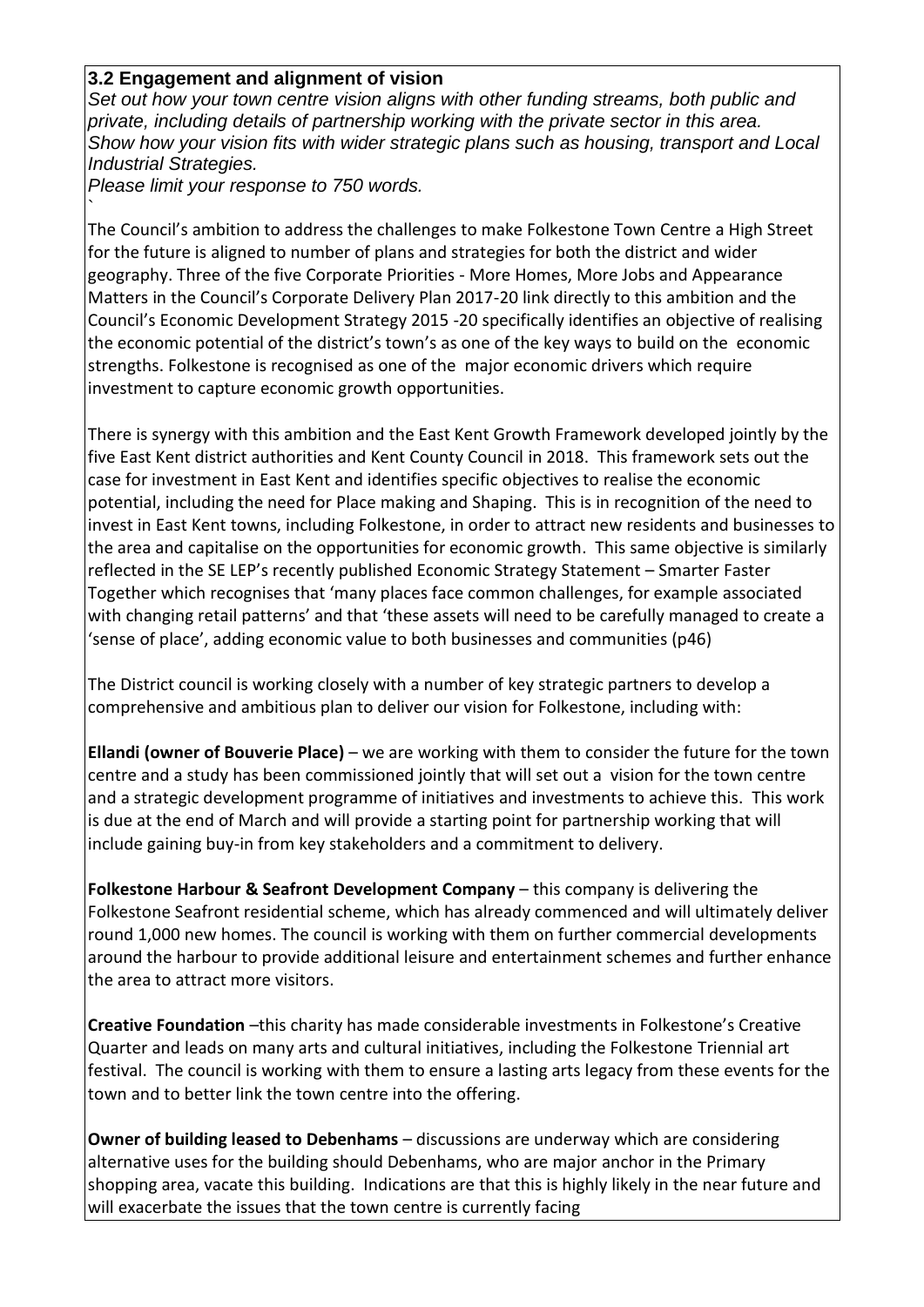There are a number of initiatives underway in Folkestone Town Centre currently, all of which reflect the need to address the challenges and the council's commitment to do so. These are listed below and more detail on these is provided in *Appendix C*.

**SE LEP Local Growth Fund** – £5.6 mill LGF funding was provided in 2016 -18 for flood defence works, improving access and raising the development platform level for the seafront mixed use development which will provide up to 1,000 new home and residential site. This project was completed in 2018 and was necessary to unlock this major development scheme which has now commenced.

**Folkestone Community Works programme** – This is an EU funded Community Led Local Development (CLLD) Programme 2018-2022 which aims to ensure that the regeneration of the town benefits the residents and businesses in the central and eastern parts of Folkestone which amongst the top 10% more deprived areas nationally. The programme includes grants (50% intervention rate) for SME businesses to support growth and for capital projects, including provision of a community hub and refurbished business accommodation to provide a hub for new business start-ups

**Folkestone Townscape Heritage Initiative** (THI) – This is a funded programme which provide funding to enhance the 'Old High Street' area within the Creative Quarter of Folkestone. This is a partnership initiative funded by the District Council, Kent County Council, the Creative Foundation and Heritage Lottery Fund.

**No Use Empty** – A County and District funded initiative designed to address the issue of empty properties in the district and to encourage investment to bring back into use across the district. The District Council has provided additional funding to the County-led scheme which provides interest-free loans to property owners of residential and business properties. One building in Folkestone Town Centre which has been empty since 2008 has benefitted from this scheme, being transformed into affordable apartments with a commercial unit retained on the lower ground floor which is now occupied by an Architect firm

**Folkestone Coastal Community Team/Coastal Community Fund** - Folkestone Town Council has submitted an application on behalf of Folkestone Coastal Community Team for CCF funding to deliver projects identified in the Folkestone CCT Economic Plan. These includes projects to promote Folkestone, enhance the street scene, providing a sustainable managed street market, enabling better connectivity, creating greater footfall and spend through a comprehensive and coordinated programme of events and festivals and rejuvenating the fish market at the Stade.

**Lower Leas Coastal Park** – a stage 2 application has been submitted to the HLF for the 'Spirit of the Leas' project to deliver capital works improvements to paths either side of the Leas Cliff Hall and the subway linking to the town centre and a community engagement programme to increase knowledge and understanding about the heritage assets of the area.

#### **3.3 Support for town centre vision**

*Provide details, including letters of support, for your vision from (where applicable): • Other tiers of local government including Mayoral and non-Mayoral Combined Authorities and county councils where applicable*

There is a great deal of support amongst key stakeholders and private sector partners to achieve the ambitions for Folkestone Town Centre and to address the challenges it faces. However, this